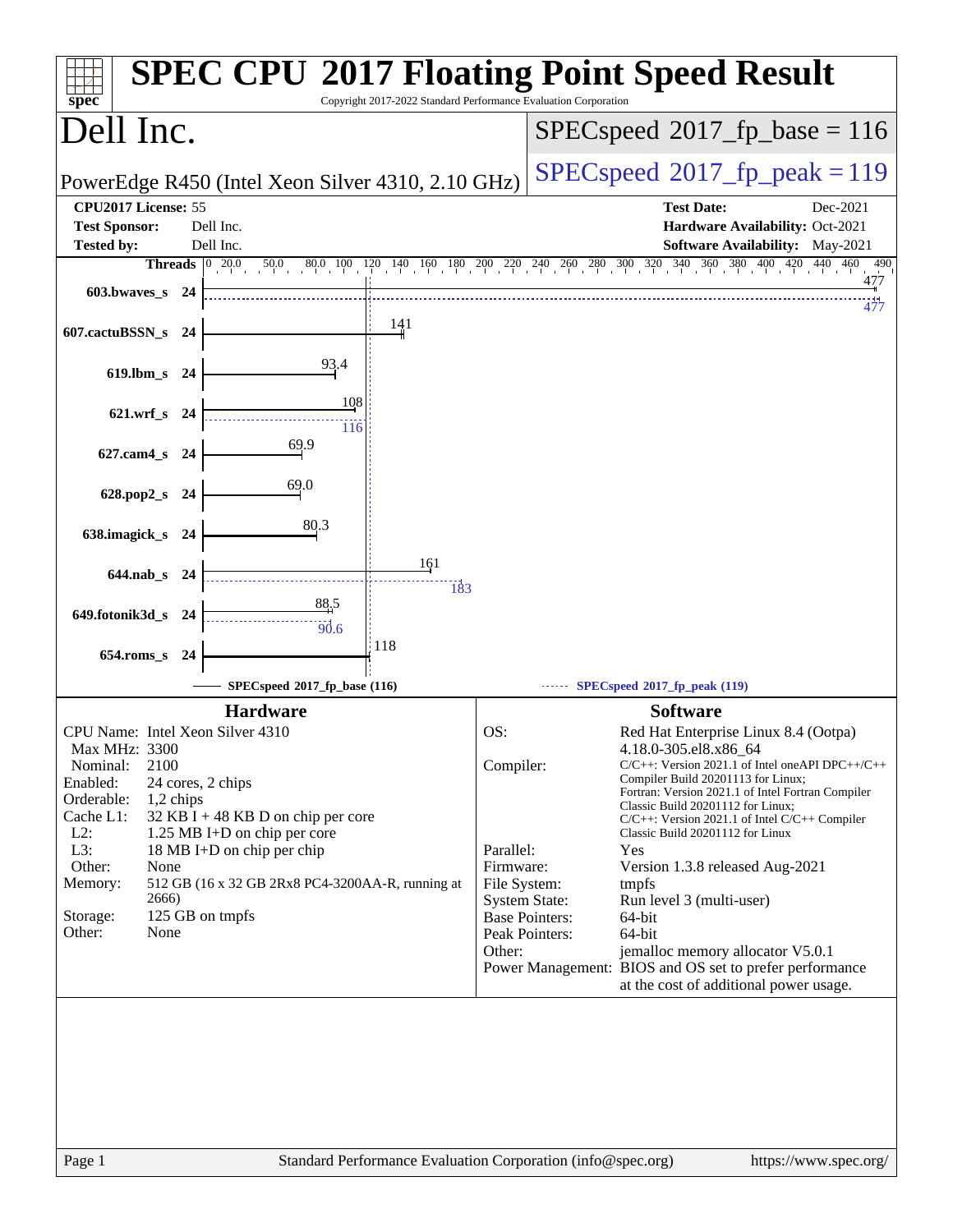| <b>SPEC CPU®2017 Floating Point Speed Result</b><br>Copyright 2017-2022 Standard Performance Evaluation Corporation<br>spec <sup>®</sup> |                |                |       |                |              |                                         |                                         |                |                |              |                |              |                |              |
|------------------------------------------------------------------------------------------------------------------------------------------|----------------|----------------|-------|----------------|--------------|-----------------------------------------|-----------------------------------------|----------------|----------------|--------------|----------------|--------------|----------------|--------------|
| Dell Inc.                                                                                                                                |                |                |       |                |              |                                         | $SPEC speed^{\circ}2017$ _fp_base = 116 |                |                |              |                |              |                |              |
| PowerEdge R450 (Intel Xeon Silver 4310, 2.10 GHz)                                                                                        |                |                |       |                |              | $SPEC speed^{\circ}2017$ _fp_peak = 119 |                                         |                |                |              |                |              |                |              |
| CPU2017 License: 55<br><b>Test Date:</b><br>Dec-2021                                                                                     |                |                |       |                |              |                                         |                                         |                |                |              |                |              |                |              |
| <b>Test Sponsor:</b><br>Hardware Availability: Oct-2021<br>Dell Inc.                                                                     |                |                |       |                |              |                                         |                                         |                |                |              |                |              |                |              |
| <b>Tested by:</b><br>Dell Inc.<br><b>Software Availability:</b> May-2021                                                                 |                |                |       |                |              |                                         |                                         |                |                |              |                |              |                |              |
| <b>Results Table</b>                                                                                                                     |                |                |       |                |              |                                         |                                         |                |                |              |                |              |                |              |
|                                                                                                                                          |                |                |       | <b>Base</b>    |              |                                         |                                         |                |                |              | <b>Peak</b>    |              |                |              |
| <b>Benchmark</b>                                                                                                                         | <b>Threads</b> | <b>Seconds</b> | Ratio | <b>Seconds</b> | <b>Ratio</b> | <b>Seconds</b>                          | Ratio                                   | <b>Threads</b> | <b>Seconds</b> | <b>Ratio</b> | <b>Seconds</b> | <b>Ratio</b> | <b>Seconds</b> | <b>Ratio</b> |
| 603.bwaves_s                                                                                                                             | 24             | 123            | 478   | 124            | 477          |                                         |                                         | 24             | 123            | 480          | 124            | 477          |                |              |
| 607.cactuBSSN s                                                                                                                          | 24             | 117            | 143   | 118            | 141          |                                         |                                         | 24             | 117            | 143          | 118            | 141          |                |              |
| 619.lbm s                                                                                                                                | 24             | 56.1           | 93.4  | 55.7           | 94.1         |                                         |                                         | 24             | 56.1           | 93.4         | 55.7           | 94.1         |                |              |
| $621$ .wrf s                                                                                                                             | 24             | 123            | 108   | 123            | 108          |                                         |                                         | 24             | 114            | 116          | 114            | <b>116</b>   |                |              |
| $627$ .cam4 s                                                                                                                            | 24             | 127            | 69.9  | 126            | 70.1         |                                         |                                         | 24             | 127            | 69.9         | 126            | 70.1         |                |              |
| $628.pop2_s$                                                                                                                             | 24             | 172            | 69.0  | 172            | 69.2         |                                         |                                         | 24             | 172            | 69.0         | 172            | 69.2         |                |              |
| 638.imagick_s                                                                                                                            | 24             | 179            | 80.8  | 180            | 80.3         |                                         |                                         | 24             | 179            | 80.8         | <b>180</b>     | 80.3         |                |              |
| $644$ .nab s                                                                                                                             | 24             | 109            | 161   | 108            | 162          |                                         |                                         | 24             | 95.3           | 183          | 95.3           | 183          |                |              |
| 649.fotonik3d s                                                                                                                          | 24             | 99.4           | 91.7  | 103            | 88.5         |                                         |                                         | 24             | 101            | 90.7         | 101            | 90.6         |                |              |
| $654$ .roms s                                                                                                                            | 24             | 133            | 118   | 133            | 118          |                                         |                                         | 24             | 133            | <b>118</b>   | 133            | 118          |                |              |
| $SPECspeed^*2017$ fp base =<br>116                                                                                                       |                |                |       |                |              |                                         |                                         |                |                |              |                |              |                |              |
| $SPECspeed*2017_fp\_peak =$<br>119                                                                                                       |                |                |       |                |              |                                         |                                         |                |                |              |                |              |                |              |
| Results appear in the order in which they were run. Bold underlined text indicates a median measurement.                                 |                |                |       |                |              |                                         |                                         |                |                |              |                |              |                |              |

### **[Operating System Notes](http://www.spec.org/auto/cpu2017/Docs/result-fields.html#OperatingSystemNotes)**

Stack size set to unlimited using "ulimit -s unlimited"

#### **[Environment Variables Notes](http://www.spec.org/auto/cpu2017/Docs/result-fields.html#EnvironmentVariablesNotes)**

```
Environment variables set by runcpu before the start of the run:
KMP_AFFINITY = "granularity=fine,compact"
LD_LIBRARY_PATH =
      "/mnt/ramdisk/cpu2017-1.1.8-ic2021.1/lib/intel64:/mnt/ramdisk/cpu2017-1.
      1.8-ic2021.1/je5.0.1-64"
MALLOC_CONF = "retain:true"
OMP_STACKSIZE = "192M"
```
#### **[General Notes](http://www.spec.org/auto/cpu2017/Docs/result-fields.html#GeneralNotes)**

 Binaries compiled on a system with 1x Intel Core i9-7980XE CPU + 64GB RAM memory using Redhat Enterprise Linux 8.0 Transparent Huge Pages enabled by default Prior to runcpu invocation Filesystem page cache synced and cleared with: sync; echo 3> /proc/sys/vm/drop\_caches jemalloc, a general purpose malloc implementation built with the RedHat Enterprise 7.5, and the system compiler gcc 4.8.5 sources available from jemalloc.net or <https://github.com/jemalloc/jemalloc/releases> NA: The test sponsor attests, as of date of publication, that CVE-2017-5754 (Meltdown) is mitigated in the system as tested and documented.

**(Continued on next page)**

|        | (Continued on hext page)                                    |                       |
|--------|-------------------------------------------------------------|-----------------------|
| Page 2 | Standard Performance Evaluation Corporation (info@spec.org) | https://www.spec.org/ |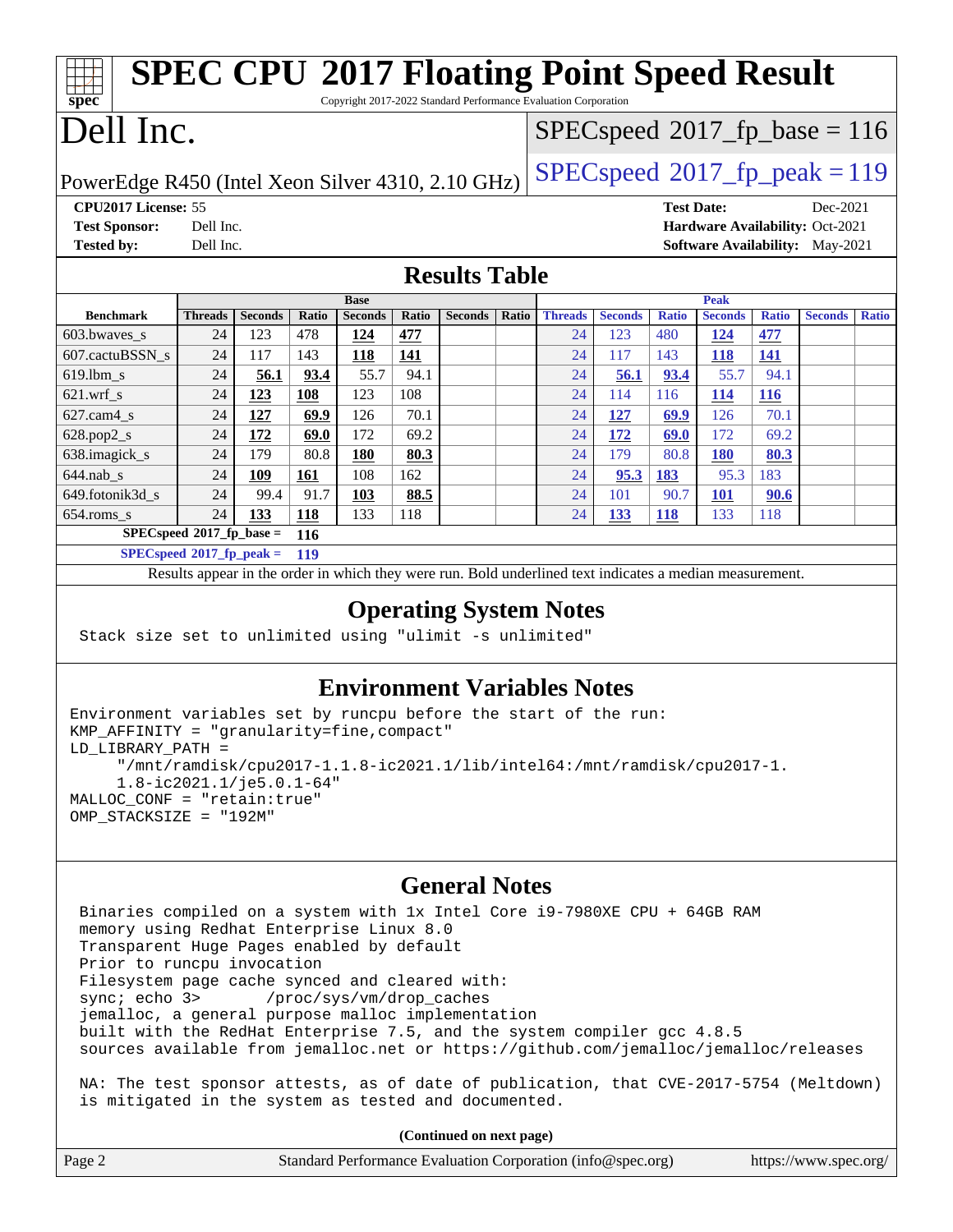#### Page 3 Standard Performance Evaluation Corporation [\(info@spec.org\)](mailto:info@spec.org) <https://www.spec.org/> **[spec](http://www.spec.org/) [SPEC CPU](http://www.spec.org/auto/cpu2017/Docs/result-fields.html#SPECCPU2017FloatingPointSpeedResult)[2017 Floating Point Speed Result](http://www.spec.org/auto/cpu2017/Docs/result-fields.html#SPECCPU2017FloatingPointSpeedResult)** Copyright 2017-2022 Standard Performance Evaluation Corporation Dell Inc. PowerEdge R450 (Intel Xeon Silver 4310, 2.10 GHz)  $\left|$  [SPECspeed](http://www.spec.org/auto/cpu2017/Docs/result-fields.html#SPECspeed2017fppeak)<sup>®</sup>[2017\\_fp\\_peak = 1](http://www.spec.org/auto/cpu2017/Docs/result-fields.html#SPECspeed2017fppeak)19  $SPEC speed^{\circledast}2017\_fp\_base = 116$ **[CPU2017 License:](http://www.spec.org/auto/cpu2017/Docs/result-fields.html#CPU2017License)** 55 **[Test Date:](http://www.spec.org/auto/cpu2017/Docs/result-fields.html#TestDate)** Dec-2021 **[Test Sponsor:](http://www.spec.org/auto/cpu2017/Docs/result-fields.html#TestSponsor)** Dell Inc. **[Hardware Availability:](http://www.spec.org/auto/cpu2017/Docs/result-fields.html#HardwareAvailability)** Oct-2021 **[Tested by:](http://www.spec.org/auto/cpu2017/Docs/result-fields.html#Testedby)** Dell Inc. Dell Inc. **[Software Availability:](http://www.spec.org/auto/cpu2017/Docs/result-fields.html#SoftwareAvailability)** May-2021 **[General Notes \(Continued\)](http://www.spec.org/auto/cpu2017/Docs/result-fields.html#GeneralNotes)** Yes: The test sponsor attests, as of date of publication, that CVE-2017-5753 (Spectre variant 1) is mitigated in the system as tested and documented. Yes: The test sponsor attests, as of date of publication, that CVE-2017-5715 (Spectre variant 2) is mitigated in the system as tested and documented. Benchmark run from a 125 GB ramdisk created with the cmd: "mount -t tmpfs -o size=125G tmpfs /mnt/ramdisk" **[Platform Notes](http://www.spec.org/auto/cpu2017/Docs/result-fields.html#PlatformNotes)** BIOS settings: Logical Processor : Disabled Virtualization Technology : Disabled System Profile : Custom CPU Power Management : Maximum Performance C1E : Disabled C States : Autonomous Memory Patrol Scrub : Disabled Energy Efficiency Policy : Performance CPU Interconnect Bus Link Power Management : Disabled PCI ASPM L1 Link Power Management : Disabled Sysinfo program /mnt/ramdisk/cpu2017-1.1.8-ic2021.1/bin/sysinfo Rev: r6622 of 2021-04-07 982a61ec0915b55891ef0e16acafc64d running on idrac-huracan-pt-c3-hcn3515.laas.adc.delllabs.net Wed Dec 15 12:42:25 2021 SUT (System Under Test) info as seen by some common utilities. For more information on this section, see <https://www.spec.org/cpu2017/Docs/config.html#sysinfo> From /proc/cpuinfo model name : Intel(R) Xeon(R) Silver 4310 CPU @ 2.10GHz 2 "physical id"s (chips) 24 "processors" cores, siblings (Caution: counting these is hw and system dependent. The following excerpts from /proc/cpuinfo might not be reliable. Use with caution.) cpu cores : 12 siblings : 12 physical 0: cores 0 1 2 3 4 5 6 7 8 9 10 11 physical 1: cores 0 1 2 3 4 5 6 7 8 9 10 11 From lscpu from util-linux 2.32.1: Architecture: x86\_64 **(Continued on next page)**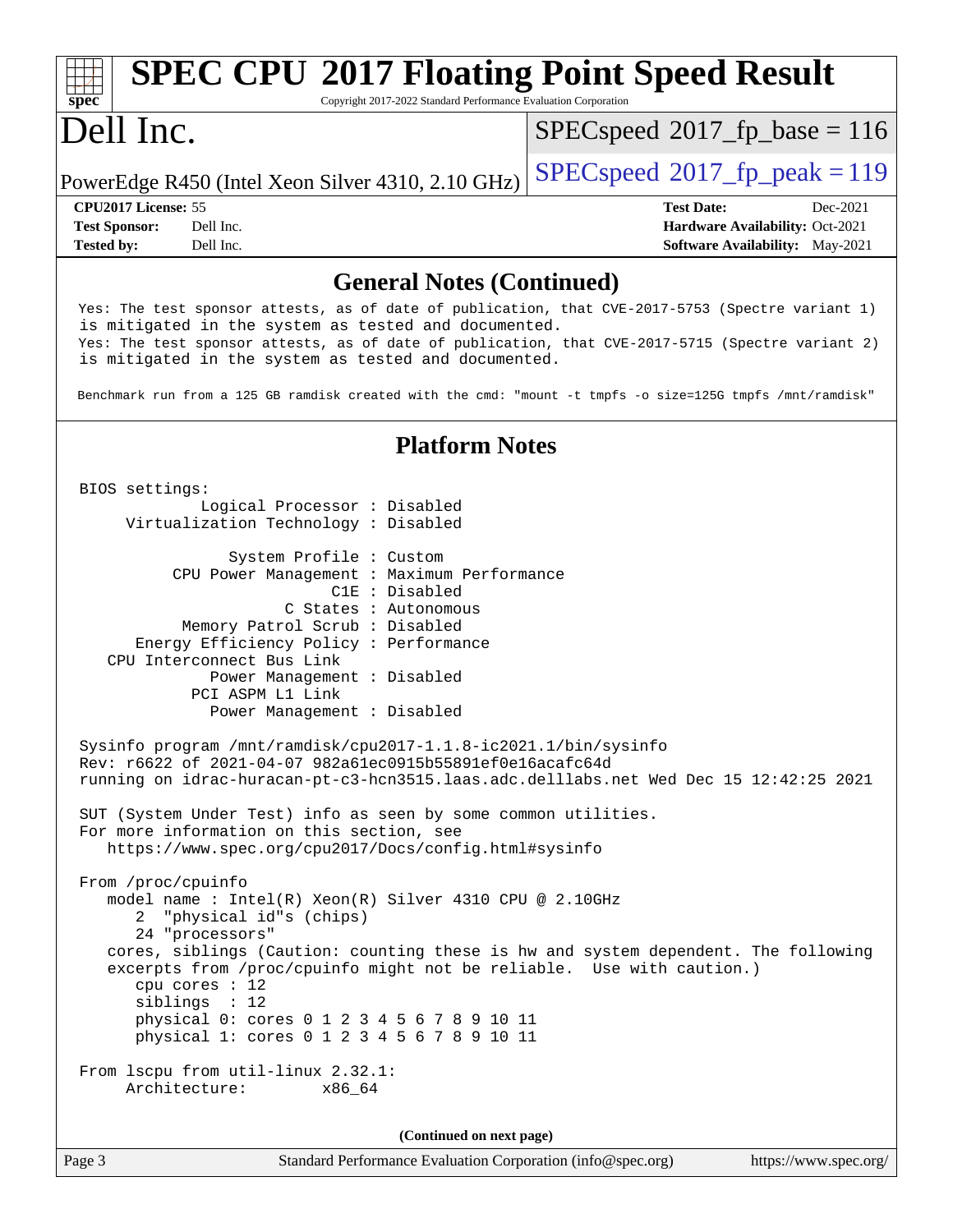|                                                   |                                                                 | <b>SPEC CPU®2017 Floating Point Speed Result</b> |  |  |  |
|---------------------------------------------------|-----------------------------------------------------------------|--------------------------------------------------|--|--|--|
| spec <sup>®</sup>                                 | Copyright 2017-2022 Standard Performance Evaluation Corporation |                                                  |  |  |  |
| Dell Inc.                                         |                                                                 | $SPEC speed^{\circ}2017\_fp\_base = 116$         |  |  |  |
| PowerEdge R450 (Intel Xeon Silver 4310, 2.10 GHz) |                                                                 | $SPEC speed@2017_fp\_peak = 119$                 |  |  |  |
| CPU2017 License: 55                               |                                                                 | <b>Test Date:</b><br>Dec-2021                    |  |  |  |
| <b>Test Sponsor:</b><br>Dell Inc.                 |                                                                 | Hardware Availability: Oct-2021                  |  |  |  |
| <b>Tested by:</b><br>Dell Inc.                    |                                                                 | Software Availability: May-2021                  |  |  |  |
|                                                   |                                                                 |                                                  |  |  |  |
|                                                   | <b>Platform Notes (Continued)</b>                               |                                                  |  |  |  |
| $CPU$ op-mode( $s$ ):                             | $32$ -bit, $64$ -bit                                            |                                                  |  |  |  |
| Byte Order:                                       | Little Endian                                                   |                                                  |  |  |  |
| CPU(s):                                           | 24                                                              |                                                  |  |  |  |
| On-line CPU(s) list: $0-23$                       |                                                                 |                                                  |  |  |  |
| Thread(s) per core:                               | $\mathbf{1}$                                                    |                                                  |  |  |  |
| $Core(s)$ per socket:                             | 12                                                              |                                                  |  |  |  |
| Socket(s):                                        | 2                                                               |                                                  |  |  |  |
| NUMA $node(s):$                                   | 2                                                               |                                                  |  |  |  |
| Vendor ID:                                        | GenuineIntel                                                    |                                                  |  |  |  |
| BIOS Vendor ID:                                   | Intel                                                           |                                                  |  |  |  |
| CPU family:                                       | б.                                                              |                                                  |  |  |  |
| Model:                                            | 106                                                             |                                                  |  |  |  |
| Model name:                                       | $Intel(R) Xeon(R) Silver 4310 CPU @ 2.10GHz$                    |                                                  |  |  |  |
| BIOS Model name:                                  | Intel(R) Xeon(R) Silver 4310 CPU @ 2.10GHz                      |                                                  |  |  |  |
| Stepping:                                         | б.                                                              |                                                  |  |  |  |
| CPU MHz:                                          | 3117.767                                                        |                                                  |  |  |  |
| BogoMIPS:                                         | 4200.00                                                         |                                                  |  |  |  |
| Virtualization:                                   | $VT - x$                                                        |                                                  |  |  |  |
| L1d cache:                                        | 48K                                                             |                                                  |  |  |  |
| Lli cache:                                        | 32K                                                             |                                                  |  |  |  |
| L2 cache:                                         | 1280K                                                           |                                                  |  |  |  |
| L3 cache:                                         | 18432K                                                          |                                                  |  |  |  |
| NUMA node0 CPU(s):                                | 0, 2, 4, 6, 8, 10, 12, 14, 16, 18, 20, 22                       |                                                  |  |  |  |
| NUMA nodel CPU(s):                                | 1, 3, 5, 7, 9, 11, 13, 15, 17, 19, 21, 23                       |                                                  |  |  |  |

Flags: fpu vme de pse tsc msr pae mce cx8 apic sep mtrr pge mca cmov pat pse36 clflush dts acpi mmx fxsr sse sse2 ss ht tm pbe syscall nx pdpe1gb rdtscp lm constant\_tsc art arch\_perfmon pebs bts rep\_good nopl xtopology nonstop\_tsc cpuid aperfmperf pni pclmulqdq dtes64 monitor ds\_cpl vmx smx est tm2 ssse3 sdbg fma cx16 xtpr pdcm pcid dca sse4\_1 sse4\_2 x2apic movbe popcnt tsc\_deadline\_timer aes xsave avx f16c rdrand lahf\_lm abm 3dnowprefetch cpuid\_fault epb cat\_l3 invpcid\_single intel\_ppin ssbd mba ibrs ibpb stibp ibrs\_enhanced fsgsbase tsc\_adjust bmi1 hle avx2 smep bmi2 erms invpcid cqm rdt\_a avx512f avx512dq rdseed adx smap avx512ifma clflushopt clwb intel\_pt avx512cd sha\_ni avx512bw avx512vl xsaveopt xsavec xgetbv1 xsaves cqm\_llc cqm\_occup\_llc cqm\_mbm\_total cqm\_mbm\_local split\_lock\_detect wbnoinvd dtherm ida arat pln pts avx512vbmi umip pku ospke avx512\_vbmi2 gfni vaes vpclmulqdq avx512\_vnni avx512\_bitalg tme avx512\_vpopcntdq la57 rdpid fsrm md\_clear pconfig flush\_l1d arch\_capabilities

 /proc/cpuinfo cache data cache size : 18432 KB From numactl --hardware WARNING: a numactl 'node' might or might not correspond to a physical chip. available: 2 nodes (0-1) node 0 cpus: 0 2 4 6 8 10 12 14 16 18 20 22 node 0 size: 257146 MB node 0 free: 254400 MB

**(Continued on next page)**

Page 4 Standard Performance Evaluation Corporation [\(info@spec.org\)](mailto:info@spec.org) <https://www.spec.org/>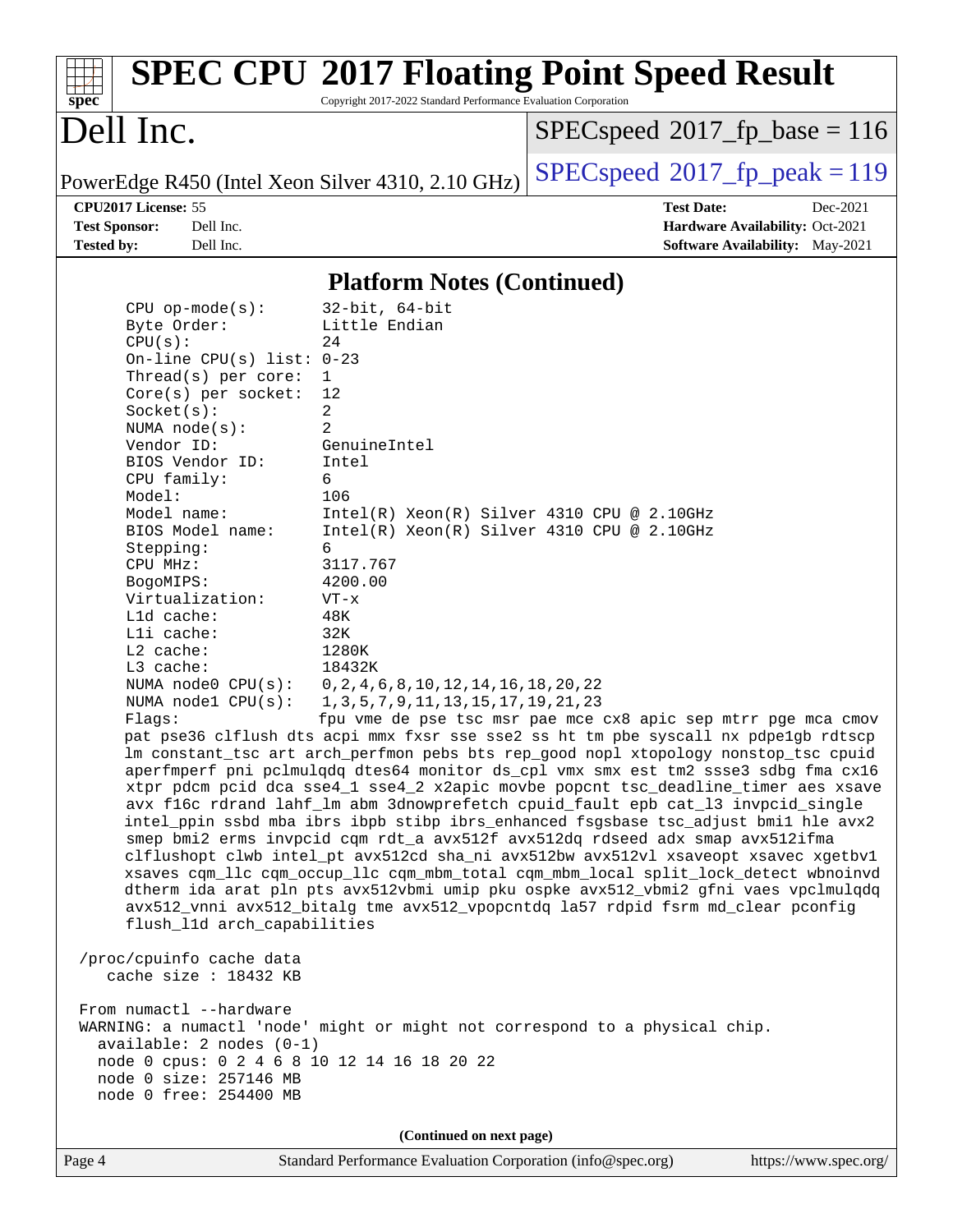| <b>SPEC CPU®2017 Floating Point Speed Result</b><br>Copyright 2017-2022 Standard Performance Evaluation Corporation<br>spec <sup>®</sup>                                                                                                                                                                                                                                                                                                                                                                                                                                                                                                                                                                                                                                                                                                                                                                                                                                                                                                                                                                                                                                                                                                                                               |                                                                                                                                |  |  |  |  |
|----------------------------------------------------------------------------------------------------------------------------------------------------------------------------------------------------------------------------------------------------------------------------------------------------------------------------------------------------------------------------------------------------------------------------------------------------------------------------------------------------------------------------------------------------------------------------------------------------------------------------------------------------------------------------------------------------------------------------------------------------------------------------------------------------------------------------------------------------------------------------------------------------------------------------------------------------------------------------------------------------------------------------------------------------------------------------------------------------------------------------------------------------------------------------------------------------------------------------------------------------------------------------------------|--------------------------------------------------------------------------------------------------------------------------------|--|--|--|--|
| Dell Inc.                                                                                                                                                                                                                                                                                                                                                                                                                                                                                                                                                                                                                                                                                                                                                                                                                                                                                                                                                                                                                                                                                                                                                                                                                                                                              | $SPEC speed^{\circ}2017\_fp\_base = 116$                                                                                       |  |  |  |  |
| PowerEdge R450 (Intel Xeon Silver 4310, 2.10 GHz)                                                                                                                                                                                                                                                                                                                                                                                                                                                                                                                                                                                                                                                                                                                                                                                                                                                                                                                                                                                                                                                                                                                                                                                                                                      | $SPEC speed^{\circ}2017$ _fp_peak = 119                                                                                        |  |  |  |  |
| CPU2017 License: 55                                                                                                                                                                                                                                                                                                                                                                                                                                                                                                                                                                                                                                                                                                                                                                                                                                                                                                                                                                                                                                                                                                                                                                                                                                                                    | <b>Test Date:</b><br>Dec-2021                                                                                                  |  |  |  |  |
| <b>Test Sponsor:</b><br>Dell Inc.                                                                                                                                                                                                                                                                                                                                                                                                                                                                                                                                                                                                                                                                                                                                                                                                                                                                                                                                                                                                                                                                                                                                                                                                                                                      | Hardware Availability: Oct-2021                                                                                                |  |  |  |  |
| <b>Tested by:</b><br>Dell Inc.                                                                                                                                                                                                                                                                                                                                                                                                                                                                                                                                                                                                                                                                                                                                                                                                                                                                                                                                                                                                                                                                                                                                                                                                                                                         | Software Availability: May-2021                                                                                                |  |  |  |  |
| <b>Platform Notes (Continued)</b>                                                                                                                                                                                                                                                                                                                                                                                                                                                                                                                                                                                                                                                                                                                                                                                                                                                                                                                                                                                                                                                                                                                                                                                                                                                      |                                                                                                                                |  |  |  |  |
| node 1 cpus: 1 3 5 7 9 11 13 15 17 19 21 23<br>node 1 size: 258042 MB<br>node 1 free: 245140 MB<br>node distances:<br>node<br>$\overline{\mathbf{0}}$<br>$\mathbf{1}$<br>0:<br>10<br>20<br>1:<br>20<br>10<br>From /proc/meminfo<br>MemTotal:<br>527553792 kB<br>HugePages_Total:<br>0<br>Hugepagesize:<br>2048 kB<br>/sbin/tuned-adm active<br>Current active profile: throughput-performance<br>From /etc/*release* /etc/*version*<br>os-release:<br>NAME="Red Hat Enterprise Linux"<br>VERSION="8.4 (Ootpa)"<br>ID="rhel"<br>ID_LIKE="fedora"<br>VERSION_ID="8.4"<br>PLATFORM_ID="platform:el8"<br>PRETTY_NAME="Red Hat Enterprise Linux 8.4 (Ootpa)"<br>ANSI_COLOR="0;31"<br>redhat-release: Red Hat Enterprise Linux release 8.4 (Ootpa)<br>system-release: Red Hat Enterprise Linux release 8.4 (Ootpa)<br>system-release-cpe: cpe:/o:redhat:enterprise_linux:8.4:ga<br>$uname -a$ :<br>Linux idrac-huracan-pt-c3-hcn3515.laas.adc.delllabs.net 4.18.0-305.el8.x86_64 #1 SMP<br>Thu Apr 29 08:54:30 EDT 2021 x86_64 x86_64 x86_64 GNU/Linux<br>Kernel self-reported vulnerability status:<br>CVE-2018-12207 (iTLB Multihit):<br>CVE-2018-3620 (L1 Terminal Fault):<br>Microarchitectural Data Sampling:<br>CVE-2017-5754 (Meltdown):<br>CVE-2018-3639 (Speculative Store Bypass): | Not affected<br>Not affected<br>Not affected<br>Not affected<br>Mitigation: Speculative Store<br>Bypass disabled via prctl and |  |  |  |  |
| CVE-2017-5753 (Spectre variant 1):                                                                                                                                                                                                                                                                                                                                                                                                                                                                                                                                                                                                                                                                                                                                                                                                                                                                                                                                                                                                                                                                                                                                                                                                                                                     | seccomp<br>Mitigation: usercopy/swapgs<br>barriers and __user pointer                                                          |  |  |  |  |
| $CVE-2017-5715$ (Spectre variant 2):                                                                                                                                                                                                                                                                                                                                                                                                                                                                                                                                                                                                                                                                                                                                                                                                                                                                                                                                                                                                                                                                                                                                                                                                                                                   | sanitization<br>Mitigation: Enhanced IBRS, IBPB:                                                                               |  |  |  |  |
| (Continued on next page)                                                                                                                                                                                                                                                                                                                                                                                                                                                                                                                                                                                                                                                                                                                                                                                                                                                                                                                                                                                                                                                                                                                                                                                                                                                               |                                                                                                                                |  |  |  |  |

Page 5 Standard Performance Evaluation Corporation [\(info@spec.org\)](mailto:info@spec.org) <https://www.spec.org/>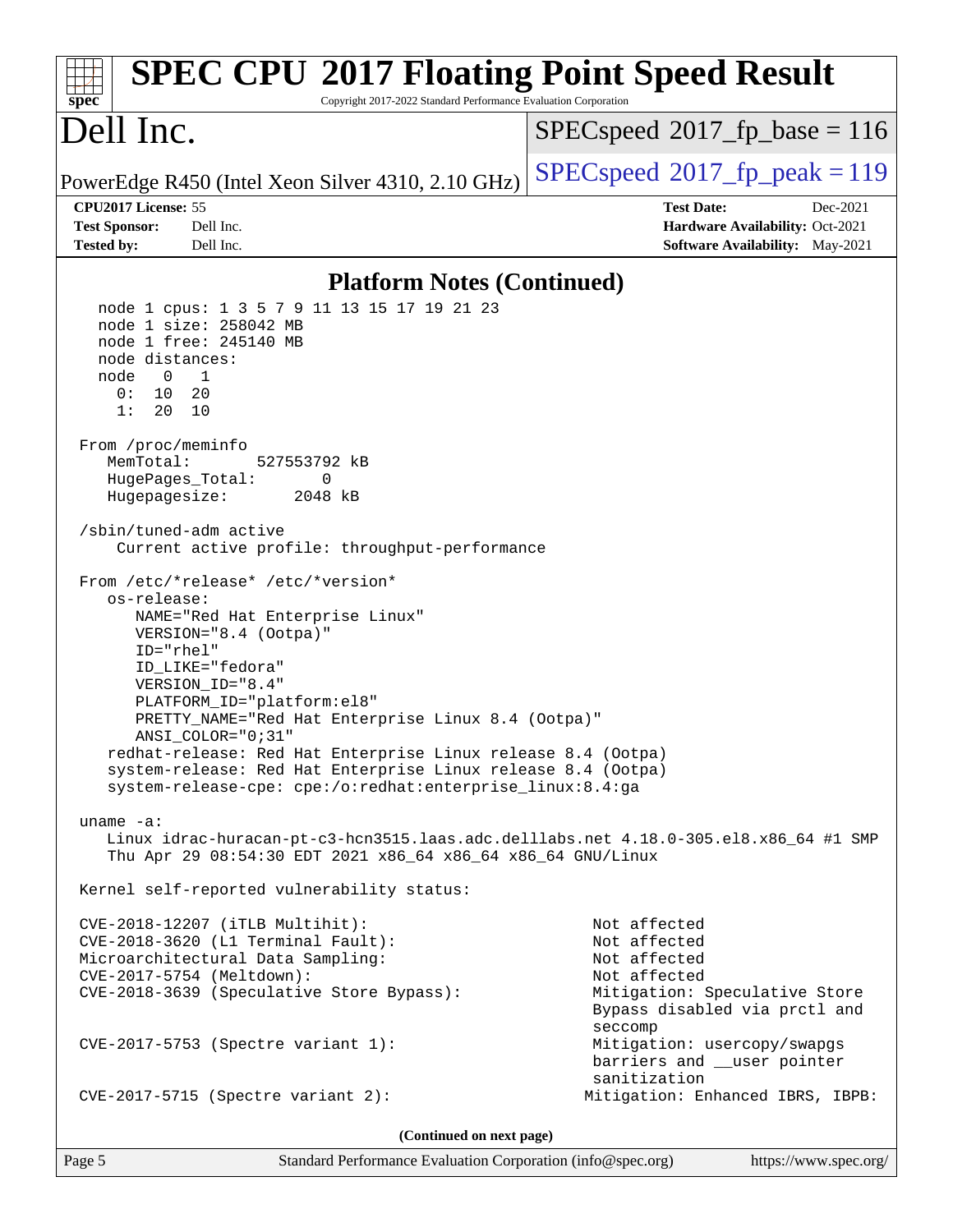| <b>SPEC CPU®2017 Floating Point Speed Result</b><br>Copyright 2017-2022 Standard Performance Evaluation Corporation<br>spec <sup>®</sup>                                                                                                                                                                                                                                                                                                   |                                                                                                            |
|--------------------------------------------------------------------------------------------------------------------------------------------------------------------------------------------------------------------------------------------------------------------------------------------------------------------------------------------------------------------------------------------------------------------------------------------|------------------------------------------------------------------------------------------------------------|
| Dell Inc.                                                                                                                                                                                                                                                                                                                                                                                                                                  | $SPEC speed^{\circ}2017\_fp\_base = 116$                                                                   |
| PowerEdge R450 (Intel Xeon Silver 4310, 2.10 GHz)                                                                                                                                                                                                                                                                                                                                                                                          | $SPEC speed^{\circ}2017$ fp peak = 119                                                                     |
| CPU2017 License: 55<br>Dell Inc.<br><b>Test Sponsor:</b><br><b>Tested by:</b><br>Dell Inc.                                                                                                                                                                                                                                                                                                                                                 | <b>Test Date:</b><br>Dec-2021<br>Hardware Availability: Oct-2021<br><b>Software Availability:</b> May-2021 |
| <b>Platform Notes (Continued)</b>                                                                                                                                                                                                                                                                                                                                                                                                          |                                                                                                            |
| CVE-2020-0543 (Special Register Buffer Data Sampling): Not affected<br>CVE-2019-11135 (TSX Asynchronous Abort):                                                                                                                                                                                                                                                                                                                            | conditional, RSB filling<br>Not affected                                                                   |
| run-level 3 Dec 15 09:43                                                                                                                                                                                                                                                                                                                                                                                                                   |                                                                                                            |
| SPEC is set to: /mnt/ramdisk/cpu2017-1.1.8-ic2021.1<br>Size Used Avail Use% Mounted on<br>Filesystem<br>Type<br>tmpfs<br>tmpfs 125G<br>10G 116G                                                                                                                                                                                                                                                                                            | 8% /mnt/ramdisk                                                                                            |
| From /sys/devices/virtual/dmi/id<br>Vendor:<br>Dell Inc.<br>Product:<br>PowerEdge R450<br>Product Family: PowerEdge<br>Serial:<br>1S31501                                                                                                                                                                                                                                                                                                  |                                                                                                            |
| Additional information from dmidecode 3.2 follows. WARNING: Use caution when you<br>interpret this section. The 'dmidecode' program reads system data which is "intended to<br>allow hardware to be accurately determined", but the intent may not be met, as there are<br>frequent changes to hardware, firmware, and the "DMTF SMBIOS" standard.<br>Memory:<br>16x 002C00B3002C 18ASF4G72PDZ-3G2E1 32 GB 2 rank 3200, configured at 2666 |                                                                                                            |
| BIOS:<br>BIOS Vendor:<br>Dell Inc.<br>BIOS Version:<br>1.3.8<br>BIOS Date:<br>08/31/2021<br>BIOS Revision:<br>1.3                                                                                                                                                                                                                                                                                                                          |                                                                                                            |
| (End of data from sysinfo program)                                                                                                                                                                                                                                                                                                                                                                                                         |                                                                                                            |
| <b>Compiler Version Notes</b>                                                                                                                                                                                                                                                                                                                                                                                                              |                                                                                                            |
| 619.1bm_s(base, peak) 638.imagick_s(base, peak)<br>C.<br>$644.nab_s(base)$                                                                                                                                                                                                                                                                                                                                                                 |                                                                                                            |
| Intel(R) C Intel(R) 64 Compiler Classic for applications running on $Intel(R)$<br>64, Version 2021.1 Build 20201112_000000<br>Copyright (C) 1985-2020 Intel Corporation. All rights reserved.                                                                                                                                                                                                                                              |                                                                                                            |
| $644.nab_s(peak)$<br>C.                                                                                                                                                                                                                                                                                                                                                                                                                    |                                                                                                            |
| Intel(R) oneAPI DPC++/C++ Compiler for applications running on Intel(R) 64,                                                                                                                                                                                                                                                                                                                                                                |                                                                                                            |
| (Continued on next page)                                                                                                                                                                                                                                                                                                                                                                                                                   |                                                                                                            |
| Page 6<br>Standard Performance Evaluation Corporation (info@spec.org)                                                                                                                                                                                                                                                                                                                                                                      | https://www.spec.org/                                                                                      |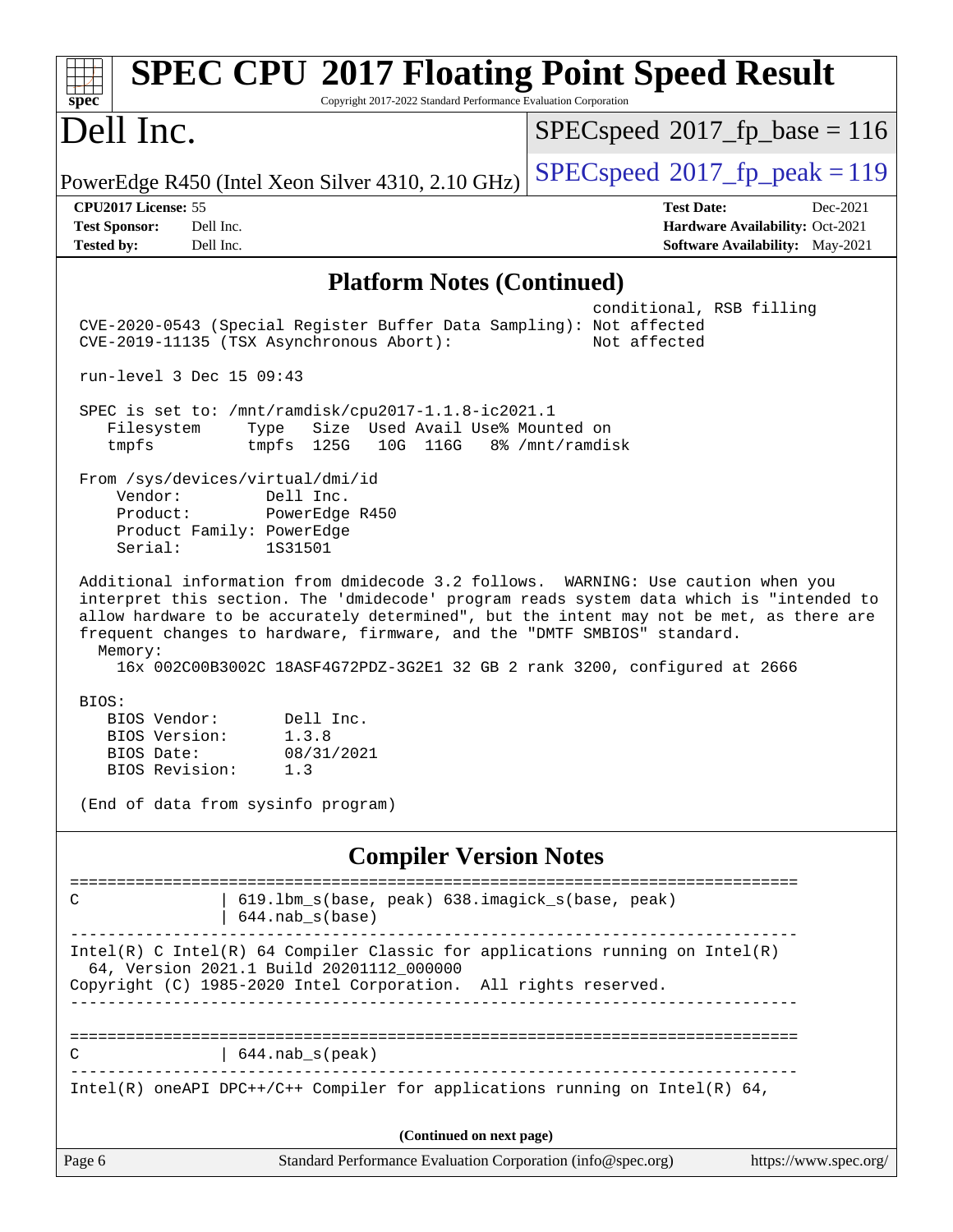| $spec^*$                                                                                   | <b>SPEC CPU®2017 Floating Point Speed Result</b><br>Copyright 2017-2022 Standard Performance Evaluation Corporation                                                                                                                                                                                                                                                                                                                                                                                                                                                                                                        |                                          |                                                                                |  |
|--------------------------------------------------------------------------------------------|----------------------------------------------------------------------------------------------------------------------------------------------------------------------------------------------------------------------------------------------------------------------------------------------------------------------------------------------------------------------------------------------------------------------------------------------------------------------------------------------------------------------------------------------------------------------------------------------------------------------------|------------------------------------------|--------------------------------------------------------------------------------|--|
| Dell Inc.                                                                                  |                                                                                                                                                                                                                                                                                                                                                                                                                                                                                                                                                                                                                            | $SPEC speed^{\circ}2017\_fp\_base = 116$ |                                                                                |  |
|                                                                                            | PowerEdge R450 (Intel Xeon Silver 4310, 2.10 GHz)                                                                                                                                                                                                                                                                                                                                                                                                                                                                                                                                                                          | $SPEC speed^{\circ}2017$ fp peak = 119   |                                                                                |  |
| CPU2017 License: 55<br><b>Test Sponsor:</b><br>Dell Inc.<br><b>Tested by:</b><br>Dell Inc. |                                                                                                                                                                                                                                                                                                                                                                                                                                                                                                                                                                                                                            | <b>Test Date:</b>                        | Dec-2021<br>Hardware Availability: Oct-2021<br>Software Availability: May-2021 |  |
| Version 2021.1 Build 20201113                                                              | <b>Compiler Version Notes (Continued)</b><br>Copyright (C) 1985-2020 Intel Corporation. All rights reserved.                                                                                                                                                                                                                                                                                                                                                                                                                                                                                                               |                                          |                                                                                |  |
| С                                                                                          | 619.1bm_s(base, peak) 638.imagick_s(base, peak)<br>$644.nab_s(base)$                                                                                                                                                                                                                                                                                                                                                                                                                                                                                                                                                       |                                          |                                                                                |  |
|                                                                                            | $Intel(R)$ C Intel(R) 64 Compiler Classic for applications running on Intel(R)<br>64, Version 2021.1 Build 20201112_000000<br>Copyright (C) 1985-2020 Intel Corporation. All rights reserved.                                                                                                                                                                                                                                                                                                                                                                                                                              |                                          |                                                                                |  |
| C                                                                                          | $\vert$ 644. nab_s(peak)                                                                                                                                                                                                                                                                                                                                                                                                                                                                                                                                                                                                   |                                          |                                                                                |  |
| Version 2021.1 Build 20201113                                                              | Intel(R) oneAPI DPC++/C++ Compiler for applications running on Intel(R) $64$ ,<br>Copyright (C) 1985-2020 Intel Corporation. All rights reserved.                                                                                                                                                                                                                                                                                                                                                                                                                                                                          |                                          |                                                                                |  |
|                                                                                            | $C++$ , C, Fortran   607.cactuBSSN_s(base, peak)                                                                                                                                                                                                                                                                                                                                                                                                                                                                                                                                                                           |                                          |                                                                                |  |
|                                                                                            | Intel(R) C++ Intel(R) 64 Compiler Classic for applications running on<br>Intel(R) 64, Version 2021.1 Build 20201112_000000<br>Copyright (C) 1985-2020 Intel Corporation. All rights reserved.<br>$Intel(R)$ C Intel(R) 64 Compiler Classic for applications running on Intel(R)<br>64, Version 2021.1 Build 20201112_000000<br>Copyright (C) 1985-2020 Intel Corporation. All rights reserved.<br>Intel(R) Fortran Intel(R) 64 Compiler Classic for applications running on<br>Intel(R) 64, Version 2021.1 Build 20201112_000000<br>Copyright (C) 1985-2020 Intel Corporation. All rights reserved.<br>___________________ |                                          |                                                                                |  |
| 603.bwaves_s(base, peak) 649.fotonik3d_s(base, peak)<br>Fortran<br>654.roms_s(base, peak)  |                                                                                                                                                                                                                                                                                                                                                                                                                                                                                                                                                                                                                            |                                          |                                                                                |  |
|                                                                                            | Intel(R) Fortran Intel(R) 64 Compiler Classic for applications running on<br>Intel(R) 64, Version 2021.1 Build 20201112_000000<br>Copyright (C) 1985-2020 Intel Corporation. All rights reserved.                                                                                                                                                                                                                                                                                                                                                                                                                          |                                          |                                                                                |  |
| Fortran, C                                                                                 | 621.wrf_s(base, peak) 627.cam4_s(base, peak)<br>628.pop2_s(base, peak)                                                                                                                                                                                                                                                                                                                                                                                                                                                                                                                                                     |                                          |                                                                                |  |
|                                                                                            | (Continued on next page)                                                                                                                                                                                                                                                                                                                                                                                                                                                                                                                                                                                                   |                                          |                                                                                |  |
| Page 7                                                                                     | Standard Performance Evaluation Corporation (info@spec.org)                                                                                                                                                                                                                                                                                                                                                                                                                                                                                                                                                                |                                          | https://www.spec.org/                                                          |  |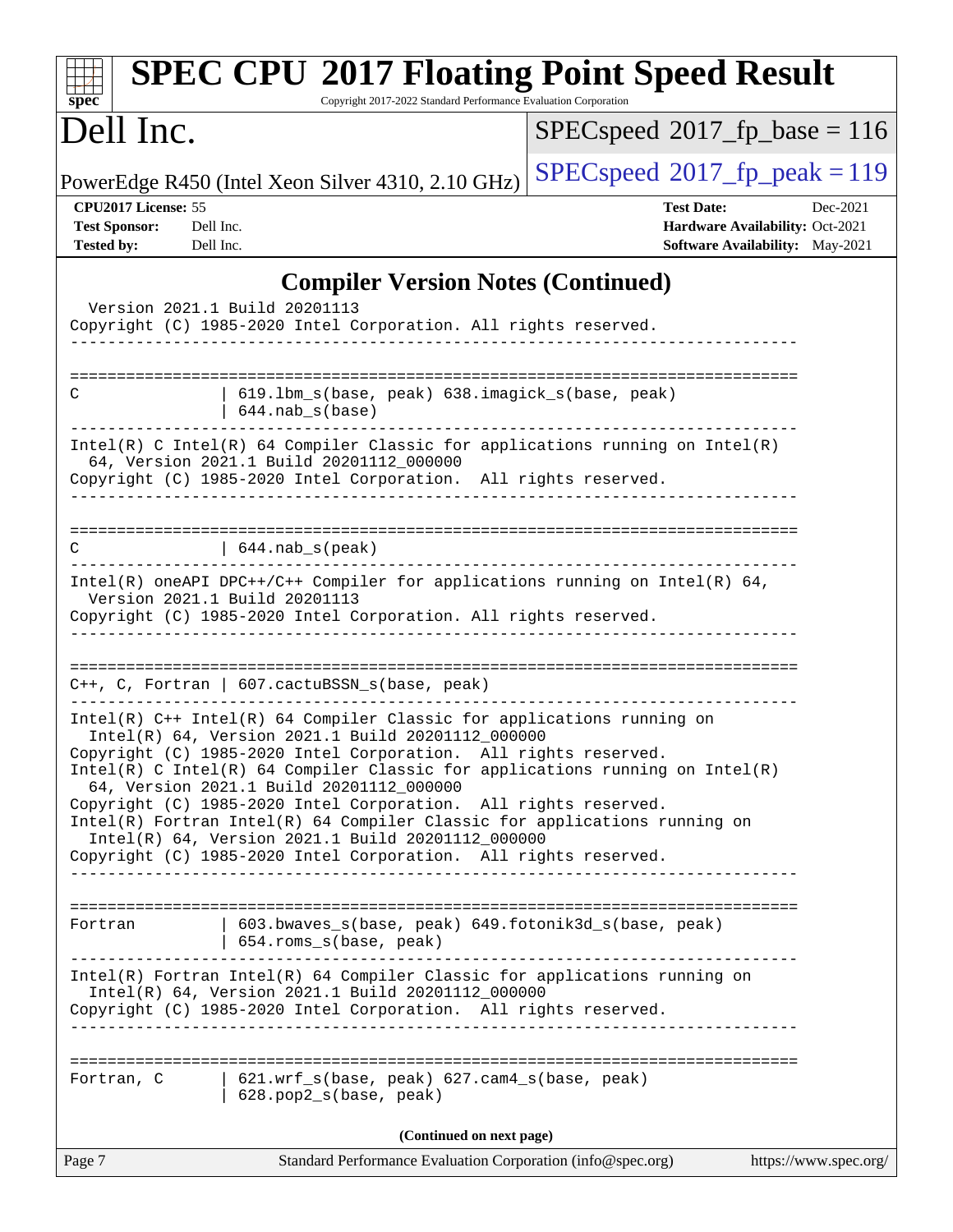# **[spec](http://www.spec.org/)**

# **[SPEC CPU](http://www.spec.org/auto/cpu2017/Docs/result-fields.html#SPECCPU2017FloatingPointSpeedResult)[2017 Floating Point Speed Result](http://www.spec.org/auto/cpu2017/Docs/result-fields.html#SPECCPU2017FloatingPointSpeedResult)**

Copyright 2017-2022 Standard Performance Evaluation Corporation

# Dell Inc.

[SPECspeed](http://www.spec.org/auto/cpu2017/Docs/result-fields.html#SPECspeed2017fpbase)<sup>®</sup>2017 fp base = 116

PowerEdge R450 (Intel Xeon Silver 4310, 2.10 GHz)  $\left|$  [SPECspeed](http://www.spec.org/auto/cpu2017/Docs/result-fields.html#SPECspeed2017fppeak)®[2017\\_fp\\_peak = 1](http://www.spec.org/auto/cpu2017/Docs/result-fields.html#SPECspeed2017fppeak)19

**[CPU2017 License:](http://www.spec.org/auto/cpu2017/Docs/result-fields.html#CPU2017License)** 55 **[Test Date:](http://www.spec.org/auto/cpu2017/Docs/result-fields.html#TestDate)** Dec-2021 **[Test Sponsor:](http://www.spec.org/auto/cpu2017/Docs/result-fields.html#TestSponsor)** Dell Inc. **[Hardware Availability:](http://www.spec.org/auto/cpu2017/Docs/result-fields.html#HardwareAvailability)** Oct-2021 **[Tested by:](http://www.spec.org/auto/cpu2017/Docs/result-fields.html#Testedby)** Dell Inc. **[Software Availability:](http://www.spec.org/auto/cpu2017/Docs/result-fields.html#SoftwareAvailability)** May-2021

### **[Compiler Version Notes \(Continued\)](http://www.spec.org/auto/cpu2017/Docs/result-fields.html#CompilerVersionNotes)**

------------------------------------------------------------------------------ Intel(R) Fortran Intel(R) 64 Compiler Classic for applications running on Intel(R) 64, Version 2021.1 Build 20201112\_000000 Copyright (C) 1985-2020 Intel Corporation. All rights reserved. Intel(R) C Intel(R) 64 Compiler Classic for applications running on Intel(R) 64, Version 2021.1 Build 20201112\_000000 Copyright (C) 1985-2020 Intel Corporation. All rights reserved. ------------------------------------------------------------------------------

### **[Base Compiler Invocation](http://www.spec.org/auto/cpu2017/Docs/result-fields.html#BaseCompilerInvocation)**

[C benchmarks](http://www.spec.org/auto/cpu2017/Docs/result-fields.html#Cbenchmarks):  $i$ cc

[Fortran benchmarks](http://www.spec.org/auto/cpu2017/Docs/result-fields.html#Fortranbenchmarks): [ifort](http://www.spec.org/cpu2017/results/res2022q1/cpu2017-20211215-30428.flags.html#user_FCbase_intel_ifort_8111460550e3ca792625aed983ce982f94888b8b503583aa7ba2b8303487b4d8a21a13e7191a45c5fd58ff318f48f9492884d4413fa793fd88dd292cad7027ca)

[Benchmarks using both Fortran and C](http://www.spec.org/auto/cpu2017/Docs/result-fields.html#BenchmarksusingbothFortranandC): [ifort](http://www.spec.org/cpu2017/results/res2022q1/cpu2017-20211215-30428.flags.html#user_CC_FCbase_intel_ifort_8111460550e3ca792625aed983ce982f94888b8b503583aa7ba2b8303487b4d8a21a13e7191a45c5fd58ff318f48f9492884d4413fa793fd88dd292cad7027ca) [icc](http://www.spec.org/cpu2017/results/res2022q1/cpu2017-20211215-30428.flags.html#user_CC_FCbase_intel_icc_66fc1ee009f7361af1fbd72ca7dcefbb700085f36577c54f309893dd4ec40d12360134090235512931783d35fd58c0460139e722d5067c5574d8eaf2b3e37e92)

[Benchmarks using Fortran, C, and C++:](http://www.spec.org/auto/cpu2017/Docs/result-fields.html#BenchmarksusingFortranCandCXX) [icpc](http://www.spec.org/cpu2017/results/res2022q1/cpu2017-20211215-30428.flags.html#user_CC_CXX_FCbase_intel_icpc_c510b6838c7f56d33e37e94d029a35b4a7bccf4766a728ee175e80a419847e808290a9b78be685c44ab727ea267ec2f070ec5dc83b407c0218cded6866a35d07) [icc](http://www.spec.org/cpu2017/results/res2022q1/cpu2017-20211215-30428.flags.html#user_CC_CXX_FCbase_intel_icc_66fc1ee009f7361af1fbd72ca7dcefbb700085f36577c54f309893dd4ec40d12360134090235512931783d35fd58c0460139e722d5067c5574d8eaf2b3e37e92) [ifort](http://www.spec.org/cpu2017/results/res2022q1/cpu2017-20211215-30428.flags.html#user_CC_CXX_FCbase_intel_ifort_8111460550e3ca792625aed983ce982f94888b8b503583aa7ba2b8303487b4d8a21a13e7191a45c5fd58ff318f48f9492884d4413fa793fd88dd292cad7027ca)

## **[Base Portability Flags](http://www.spec.org/auto/cpu2017/Docs/result-fields.html#BasePortabilityFlags)**

 603.bwaves\_s: [-DSPEC\\_LP64](http://www.spec.org/cpu2017/results/res2022q1/cpu2017-20211215-30428.flags.html#suite_basePORTABILITY603_bwaves_s_DSPEC_LP64) 607.cactuBSSN\_s: [-DSPEC\\_LP64](http://www.spec.org/cpu2017/results/res2022q1/cpu2017-20211215-30428.flags.html#suite_basePORTABILITY607_cactuBSSN_s_DSPEC_LP64) 619.lbm\_s: [-DSPEC\\_LP64](http://www.spec.org/cpu2017/results/res2022q1/cpu2017-20211215-30428.flags.html#suite_basePORTABILITY619_lbm_s_DSPEC_LP64) 621.wrf\_s: [-DSPEC\\_LP64](http://www.spec.org/cpu2017/results/res2022q1/cpu2017-20211215-30428.flags.html#suite_basePORTABILITY621_wrf_s_DSPEC_LP64) [-DSPEC\\_CASE\\_FLAG](http://www.spec.org/cpu2017/results/res2022q1/cpu2017-20211215-30428.flags.html#b621.wrf_s_baseCPORTABILITY_DSPEC_CASE_FLAG) [-convert big\\_endian](http://www.spec.org/cpu2017/results/res2022q1/cpu2017-20211215-30428.flags.html#user_baseFPORTABILITY621_wrf_s_convert_big_endian_c3194028bc08c63ac5d04de18c48ce6d347e4e562e8892b8bdbdc0214820426deb8554edfa529a3fb25a586e65a3d812c835984020483e7e73212c4d31a38223) 627.cam4\_s: [-DSPEC\\_LP64](http://www.spec.org/cpu2017/results/res2022q1/cpu2017-20211215-30428.flags.html#suite_basePORTABILITY627_cam4_s_DSPEC_LP64) [-DSPEC\\_CASE\\_FLAG](http://www.spec.org/cpu2017/results/res2022q1/cpu2017-20211215-30428.flags.html#b627.cam4_s_baseCPORTABILITY_DSPEC_CASE_FLAG) 628.pop2\_s: [-DSPEC\\_LP64](http://www.spec.org/cpu2017/results/res2022q1/cpu2017-20211215-30428.flags.html#suite_basePORTABILITY628_pop2_s_DSPEC_LP64) [-DSPEC\\_CASE\\_FLAG](http://www.spec.org/cpu2017/results/res2022q1/cpu2017-20211215-30428.flags.html#b628.pop2_s_baseCPORTABILITY_DSPEC_CASE_FLAG) [-convert big\\_endian](http://www.spec.org/cpu2017/results/res2022q1/cpu2017-20211215-30428.flags.html#user_baseFPORTABILITY628_pop2_s_convert_big_endian_c3194028bc08c63ac5d04de18c48ce6d347e4e562e8892b8bdbdc0214820426deb8554edfa529a3fb25a586e65a3d812c835984020483e7e73212c4d31a38223) [-assume byterecl](http://www.spec.org/cpu2017/results/res2022q1/cpu2017-20211215-30428.flags.html#user_baseFPORTABILITY628_pop2_s_assume_byterecl_7e47d18b9513cf18525430bbf0f2177aa9bf368bc7a059c09b2c06a34b53bd3447c950d3f8d6c70e3faf3a05c8557d66a5798b567902e8849adc142926523472) 638.imagick\_s: [-DSPEC\\_LP64](http://www.spec.org/cpu2017/results/res2022q1/cpu2017-20211215-30428.flags.html#suite_basePORTABILITY638_imagick_s_DSPEC_LP64) 644.nab\_s: [-DSPEC\\_LP64](http://www.spec.org/cpu2017/results/res2022q1/cpu2017-20211215-30428.flags.html#suite_basePORTABILITY644_nab_s_DSPEC_LP64) 649.fotonik3d\_s: [-DSPEC\\_LP64](http://www.spec.org/cpu2017/results/res2022q1/cpu2017-20211215-30428.flags.html#suite_basePORTABILITY649_fotonik3d_s_DSPEC_LP64) 654.roms\_s: [-DSPEC\\_LP64](http://www.spec.org/cpu2017/results/res2022q1/cpu2017-20211215-30428.flags.html#suite_basePORTABILITY654_roms_s_DSPEC_LP64)

# **[Base Optimization Flags](http://www.spec.org/auto/cpu2017/Docs/result-fields.html#BaseOptimizationFlags)**

[C benchmarks](http://www.spec.org/auto/cpu2017/Docs/result-fields.html#Cbenchmarks):

[-m64](http://www.spec.org/cpu2017/results/res2022q1/cpu2017-20211215-30428.flags.html#user_CCbase_m64-icc) [-std=c11](http://www.spec.org/cpu2017/results/res2022q1/cpu2017-20211215-30428.flags.html#user_CCbase_std-icc-std_0e1c27790398a4642dfca32ffe6c27b5796f9c2d2676156f2e42c9c44eaad0c049b1cdb667a270c34d979996257aeb8fc440bfb01818dbc9357bd9d174cb8524) [-xCORE-AVX512](http://www.spec.org/cpu2017/results/res2022q1/cpu2017-20211215-30428.flags.html#user_CCbase_f-xCORE-AVX512) [-ipo](http://www.spec.org/cpu2017/results/res2022q1/cpu2017-20211215-30428.flags.html#user_CCbase_f-ipo) [-O3](http://www.spec.org/cpu2017/results/res2022q1/cpu2017-20211215-30428.flags.html#user_CCbase_f-O3) [-no-prec-div](http://www.spec.org/cpu2017/results/res2022q1/cpu2017-20211215-30428.flags.html#user_CCbase_f-no-prec-div) [-qopt-prefetch](http://www.spec.org/cpu2017/results/res2022q1/cpu2017-20211215-30428.flags.html#user_CCbase_f-qopt-prefetch)

**(Continued on next page)**

Page 8 Standard Performance Evaluation Corporation [\(info@spec.org\)](mailto:info@spec.org) <https://www.spec.org/>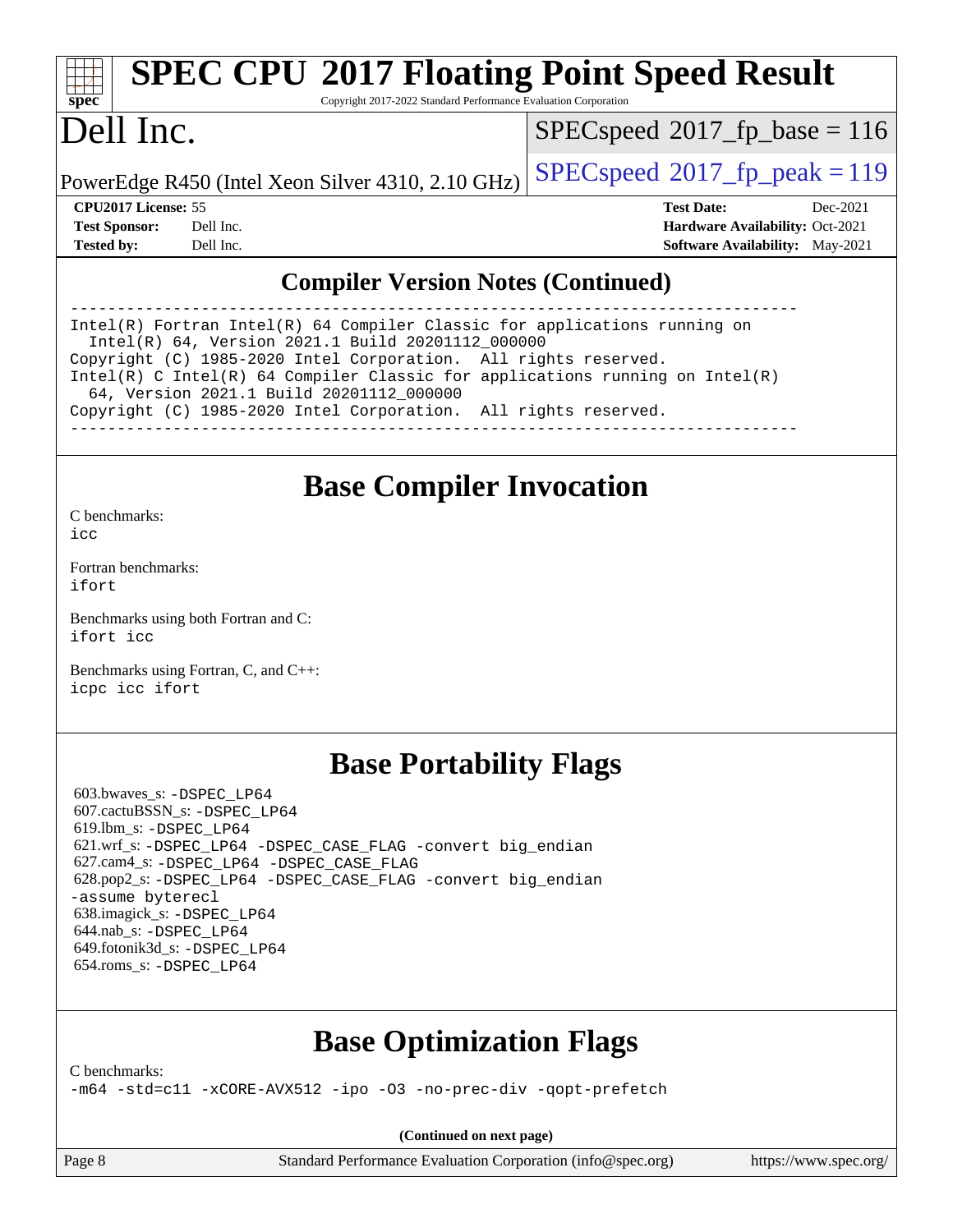#### **[spec](http://www.spec.org/) [SPEC CPU](http://www.spec.org/auto/cpu2017/Docs/result-fields.html#SPECCPU2017FloatingPointSpeedResult)[2017 Floating Point Speed Result](http://www.spec.org/auto/cpu2017/Docs/result-fields.html#SPECCPU2017FloatingPointSpeedResult)** Copyright 2017-2022 Standard Performance Evaluation Corporation Dell Inc. PowerEdge R450 (Intel Xeon Silver 4310, 2.10 GHz)  $\left|$  [SPECspeed](http://www.spec.org/auto/cpu2017/Docs/result-fields.html#SPECspeed2017fppeak)®[2017\\_fp\\_peak = 1](http://www.spec.org/auto/cpu2017/Docs/result-fields.html#SPECspeed2017fppeak)19 [SPECspeed](http://www.spec.org/auto/cpu2017/Docs/result-fields.html#SPECspeed2017fpbase)<sup>®</sup>2017 fp base = 116 **[CPU2017 License:](http://www.spec.org/auto/cpu2017/Docs/result-fields.html#CPU2017License)** 55 **[Test Date:](http://www.spec.org/auto/cpu2017/Docs/result-fields.html#TestDate)** Dec-2021 **[Test Sponsor:](http://www.spec.org/auto/cpu2017/Docs/result-fields.html#TestSponsor)** Dell Inc. **[Hardware Availability:](http://www.spec.org/auto/cpu2017/Docs/result-fields.html#HardwareAvailability)** Oct-2021 **[Tested by:](http://www.spec.org/auto/cpu2017/Docs/result-fields.html#Testedby)** Dell Inc. **[Software Availability:](http://www.spec.org/auto/cpu2017/Docs/result-fields.html#SoftwareAvailability)** May-2021 **[Base Optimization Flags \(Continued\)](http://www.spec.org/auto/cpu2017/Docs/result-fields.html#BaseOptimizationFlags)** [C benchmarks](http://www.spec.org/auto/cpu2017/Docs/result-fields.html#Cbenchmarks) (continued): [-ffinite-math-only](http://www.spec.org/cpu2017/results/res2022q1/cpu2017-20211215-30428.flags.html#user_CCbase_f_finite_math_only_cb91587bd2077682c4b38af759c288ed7c732db004271a9512da14a4f8007909a5f1427ecbf1a0fb78ff2a814402c6114ac565ca162485bbcae155b5e4258871) [-qopt-mem-layout-trans=4](http://www.spec.org/cpu2017/results/res2022q1/cpu2017-20211215-30428.flags.html#user_CCbase_f-qopt-mem-layout-trans_fa39e755916c150a61361b7846f310bcdf6f04e385ef281cadf3647acec3f0ae266d1a1d22d972a7087a248fd4e6ca390a3634700869573d231a252c784941a8) [-qopenmp](http://www.spec.org/cpu2017/results/res2022q1/cpu2017-20211215-30428.flags.html#user_CCbase_qopenmp_16be0c44f24f464004c6784a7acb94aca937f053568ce72f94b139a11c7c168634a55f6653758ddd83bcf7b8463e8028bb0b48b77bcddc6b78d5d95bb1df2967) [-DSPEC\\_OPENMP](http://www.spec.org/cpu2017/results/res2022q1/cpu2017-20211215-30428.flags.html#suite_CCbase_DSPEC_OPENMP) [-mbranches-within-32B-boundaries](http://www.spec.org/cpu2017/results/res2022q1/cpu2017-20211215-30428.flags.html#user_CCbase_f-mbranches-within-32B-boundaries)

[Fortran benchmarks](http://www.spec.org/auto/cpu2017/Docs/result-fields.html#Fortranbenchmarks):

```
-m64-Wl,-z,muldefs-xCORE-AVX512-ipo-O3
-no-prec-div -qopt-prefetch -ffinite-math-only
-qopt-mem-layout-trans=4 -qopenmp -nostandard-realloc-lhs
-mbranches-within-32B-boundaries -L/usr/local/jemalloc64-5.0.1/lib
-liemalloc
```
[Benchmarks using both Fortran and C](http://www.spec.org/auto/cpu2017/Docs/result-fields.html#BenchmarksusingbothFortranandC):

```
-m64 -std=c11 -Wl,-z,muldefs -xCORE-AVX512 -ipo -O3 -no-prec-div
-qopt-prefetch -ffinite-math-only -qopt-mem-layout-trans=4 -qopenmp
-DSPEC_OPENMP -mbranches-within-32B-boundaries -nostandard-realloc-lhs
-L/usr/local/jemalloc64-5.0.1/lib -ljemalloc
```
[Benchmarks using Fortran, C, and C++:](http://www.spec.org/auto/cpu2017/Docs/result-fields.html#BenchmarksusingFortranCandCXX)

```
-m64 -std=c11 -Wl,-z,muldefs -xCORE-AVX512 -ipo -O3 -no-prec-div
-qopt-prefetch -ffinite-math-only -qopt-mem-layout-trans=4 -qopenmp
-DSPEC_OPENMP -mbranches-within-32B-boundaries -nostandard-realloc-lhs
-L/usr/local/jemalloc64-5.0.1/lib -ljemalloc
```
# **[Peak Compiler Invocation](http://www.spec.org/auto/cpu2017/Docs/result-fields.html#PeakCompilerInvocation)**

[C benchmarks \(except as noted below\)](http://www.spec.org/auto/cpu2017/Docs/result-fields.html#Cbenchmarksexceptasnotedbelow): [icc](http://www.spec.org/cpu2017/results/res2022q1/cpu2017-20211215-30428.flags.html#user_CCpeak_intel_icc_66fc1ee009f7361af1fbd72ca7dcefbb700085f36577c54f309893dd4ec40d12360134090235512931783d35fd58c0460139e722d5067c5574d8eaf2b3e37e92)

644.nab\_s: [icx](http://www.spec.org/cpu2017/results/res2022q1/cpu2017-20211215-30428.flags.html#user_peakCCLD644_nab_s_intel_icx_fe2d28d19ae2a5db7c42fe0f2a2aed77cb715edd4aeb23434404a8be6683fe239869bb6ca8154ca98265c2e3b9226a719a0efe2953a4a7018c379b7010ccf087)

[Fortran benchmarks](http://www.spec.org/auto/cpu2017/Docs/result-fields.html#Fortranbenchmarks): [ifort](http://www.spec.org/cpu2017/results/res2022q1/cpu2017-20211215-30428.flags.html#user_FCpeak_intel_ifort_8111460550e3ca792625aed983ce982f94888b8b503583aa7ba2b8303487b4d8a21a13e7191a45c5fd58ff318f48f9492884d4413fa793fd88dd292cad7027ca)

[Benchmarks using both Fortran and C](http://www.spec.org/auto/cpu2017/Docs/result-fields.html#BenchmarksusingbothFortranandC): [ifort](http://www.spec.org/cpu2017/results/res2022q1/cpu2017-20211215-30428.flags.html#user_CC_FCpeak_intel_ifort_8111460550e3ca792625aed983ce982f94888b8b503583aa7ba2b8303487b4d8a21a13e7191a45c5fd58ff318f48f9492884d4413fa793fd88dd292cad7027ca) [icc](http://www.spec.org/cpu2017/results/res2022q1/cpu2017-20211215-30428.flags.html#user_CC_FCpeak_intel_icc_66fc1ee009f7361af1fbd72ca7dcefbb700085f36577c54f309893dd4ec40d12360134090235512931783d35fd58c0460139e722d5067c5574d8eaf2b3e37e92)

[Benchmarks using Fortran, C, and C++:](http://www.spec.org/auto/cpu2017/Docs/result-fields.html#BenchmarksusingFortranCandCXX) [icpc](http://www.spec.org/cpu2017/results/res2022q1/cpu2017-20211215-30428.flags.html#user_CC_CXX_FCpeak_intel_icpc_c510b6838c7f56d33e37e94d029a35b4a7bccf4766a728ee175e80a419847e808290a9b78be685c44ab727ea267ec2f070ec5dc83b407c0218cded6866a35d07) [icc](http://www.spec.org/cpu2017/results/res2022q1/cpu2017-20211215-30428.flags.html#user_CC_CXX_FCpeak_intel_icc_66fc1ee009f7361af1fbd72ca7dcefbb700085f36577c54f309893dd4ec40d12360134090235512931783d35fd58c0460139e722d5067c5574d8eaf2b3e37e92) [ifort](http://www.spec.org/cpu2017/results/res2022q1/cpu2017-20211215-30428.flags.html#user_CC_CXX_FCpeak_intel_ifort_8111460550e3ca792625aed983ce982f94888b8b503583aa7ba2b8303487b4d8a21a13e7191a45c5fd58ff318f48f9492884d4413fa793fd88dd292cad7027ca)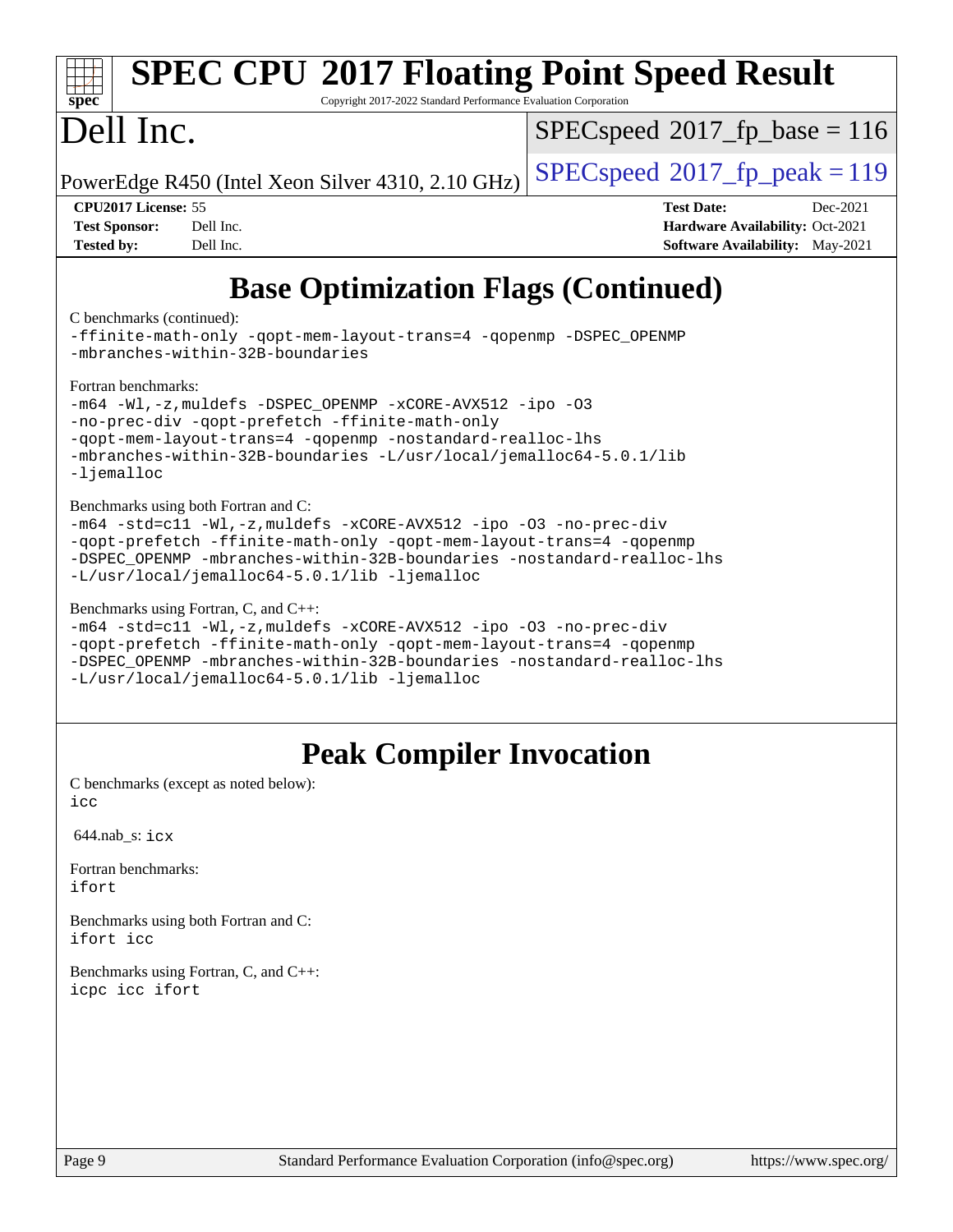# **[SPEC CPU](http://www.spec.org/auto/cpu2017/Docs/result-fields.html#SPECCPU2017FloatingPointSpeedResult)[2017 Floating Point Speed Result](http://www.spec.org/auto/cpu2017/Docs/result-fields.html#SPECCPU2017FloatingPointSpeedResult)**

Copyright 2017-2022 Standard Performance Evaluation Corporation

# Dell Inc.

**[spec](http://www.spec.org/)**

[SPECspeed](http://www.spec.org/auto/cpu2017/Docs/result-fields.html#SPECspeed2017fpbase)<sup>®</sup>2017 fp base = 116

PowerEdge R450 (Intel Xeon Silver 4310, 2.10 GHz)  $\left|$  [SPECspeed](http://www.spec.org/auto/cpu2017/Docs/result-fields.html#SPECspeed2017fppeak)<sup>®</sup>[2017\\_fp\\_peak = 1](http://www.spec.org/auto/cpu2017/Docs/result-fields.html#SPECspeed2017fppeak)19

**[CPU2017 License:](http://www.spec.org/auto/cpu2017/Docs/result-fields.html#CPU2017License)** 55 **[Test Date:](http://www.spec.org/auto/cpu2017/Docs/result-fields.html#TestDate)** Dec-2021 **[Test Sponsor:](http://www.spec.org/auto/cpu2017/Docs/result-fields.html#TestSponsor)** Dell Inc. **[Hardware Availability:](http://www.spec.org/auto/cpu2017/Docs/result-fields.html#HardwareAvailability)** Oct-2021 **[Tested by:](http://www.spec.org/auto/cpu2017/Docs/result-fields.html#Testedby)** Dell Inc. **[Software Availability:](http://www.spec.org/auto/cpu2017/Docs/result-fields.html#SoftwareAvailability)** May-2021

## **[Peak Portability Flags](http://www.spec.org/auto/cpu2017/Docs/result-fields.html#PeakPortabilityFlags)**

Same as Base Portability Flags

# **[Peak Optimization Flags](http://www.spec.org/auto/cpu2017/Docs/result-fields.html#PeakOptimizationFlags)**

[C benchmarks](http://www.spec.org/auto/cpu2017/Docs/result-fields.html#Cbenchmarks):

 $619.$ lbm\_s: basepeak = yes

638.imagick\_s: basepeak = yes

 644.nab\_s: [-m64](http://www.spec.org/cpu2017/results/res2022q1/cpu2017-20211215-30428.flags.html#user_peakCCLD644_nab_s_m64-icc) [-Wl,-z,muldefs](http://www.spec.org/cpu2017/results/res2022q1/cpu2017-20211215-30428.flags.html#user_peakEXTRA_LDFLAGS644_nab_s_link_force_multiple1_b4cbdb97b34bdee9ceefcfe54f4c8ea74255f0b02a4b23e853cdb0e18eb4525ac79b5a88067c842dd0ee6996c24547a27a4b99331201badda8798ef8a743f577) [-xCORE-AVX512](http://www.spec.org/cpu2017/results/res2022q1/cpu2017-20211215-30428.flags.html#user_peakCOPTIMIZE644_nab_s_f-xCORE-AVX512) [-Ofast](http://www.spec.org/cpu2017/results/res2022q1/cpu2017-20211215-30428.flags.html#user_peakCOPTIMIZE644_nab_s_f-Ofast) [-ffast-math](http://www.spec.org/cpu2017/results/res2022q1/cpu2017-20211215-30428.flags.html#user_peakCOPTIMIZE644_nab_s_f-ffast-math) [-flto](http://www.spec.org/cpu2017/results/res2022q1/cpu2017-20211215-30428.flags.html#user_peakCOPTIMIZE644_nab_s_f-flto) [-mfpmath=sse](http://www.spec.org/cpu2017/results/res2022q1/cpu2017-20211215-30428.flags.html#user_peakCOPTIMIZE644_nab_s_f-mfpmath_70eb8fac26bde974f8ab713bc9086c5621c0b8d2f6c86f38af0bd7062540daf19db5f3a066d8c6684be05d84c9b6322eb3b5be6619d967835195b93d6c02afa1) [-funroll-loops](http://www.spec.org/cpu2017/results/res2022q1/cpu2017-20211215-30428.flags.html#user_peakCOPTIMIZE644_nab_s_f-funroll-loops) [-fiopenmp](http://www.spec.org/cpu2017/results/res2022q1/cpu2017-20211215-30428.flags.html#user_peakCOPTIMIZE644_nab_s_fiopenmp_4cde26b3fcccd23bd0bb70af4efc204325d72839eefa1147e34201101709f20b3deb62aad96701dea148529bf4ca48c90b72f3bf837ca148e297cf8a0ba6feb7) [-DSPEC\\_OPENMP](http://www.spec.org/cpu2017/results/res2022q1/cpu2017-20211215-30428.flags.html#suite_peakCOPTIMIZE644_nab_s_DSPEC_OPENMP) [-qopt-mem-layout-trans=4](http://www.spec.org/cpu2017/results/res2022q1/cpu2017-20211215-30428.flags.html#user_peakCOPTIMIZE644_nab_s_f-qopt-mem-layout-trans_fa39e755916c150a61361b7846f310bcdf6f04e385ef281cadf3647acec3f0ae266d1a1d22d972a7087a248fd4e6ca390a3634700869573d231a252c784941a8) [-fimf-accuracy-bits=14:sqrt](http://www.spec.org/cpu2017/results/res2022q1/cpu2017-20211215-30428.flags.html#user_peakEXTRA_OPTIMIZE644_nab_s_f-imf-accuracy-bits_dec3764af0c61f52590ca8f859bc2b38948cb3a9f4bd45f959a8dd6743142ff5c0d5c89fdfba8d7c6d41a5122d7dc4d32797a5effd20a981baa30839b7373d7d) [-mbranches-within-32B-boundaries](http://www.spec.org/cpu2017/results/res2022q1/cpu2017-20211215-30428.flags.html#user_peakEXTRA_COPTIMIZEEXTRA_OPTIMIZE644_nab_s_f-mbranches-within-32B-boundaries) [-L/usr/local/jemalloc64-5.0.1/lib](http://www.spec.org/cpu2017/results/res2022q1/cpu2017-20211215-30428.flags.html#user_peakEXTRA_LIBS644_nab_s_jemalloc_link_path64_1_cc289568b1a6c0fd3b62c91b824c27fcb5af5e8098e6ad028160d21144ef1b8aef3170d2acf0bee98a8da324cfe4f67d0a3d0c4cc4673d993d694dc2a0df248b) [-ljemalloc](http://www.spec.org/cpu2017/results/res2022q1/cpu2017-20211215-30428.flags.html#user_peakEXTRA_LIBS644_nab_s_jemalloc_link_lib_d1249b907c500fa1c0672f44f562e3d0f79738ae9e3c4a9c376d49f265a04b9c99b167ecedbf6711b3085be911c67ff61f150a17b3472be731631ba4d0471706)

[Fortran benchmarks](http://www.spec.org/auto/cpu2017/Docs/result-fields.html#Fortranbenchmarks):

```
 603.bwaves_s: -m64 -Wl,-z,muldefs -prof-gen(pass 1) -prof-use(pass 2)
-DSPEC_SUPPRESS_OPENMP -DSPEC_OPENMP -ipo -xCORE-AVX512
-O3 -no-prec-div -qopt-prefetch -ffinite-math-only
-qopt-mem-layout-trans=4 -qopenmp -nostandard-realloc-lhs
-mbranches-within-32B-boundaries
-L/usr/local/jemalloc64-5.0.1/lib -ljemalloc
```
649.fotonik3d\_s: Same as 603.bwaves\_s

654.roms\_s: basepeak = yes

[Benchmarks using both Fortran and C](http://www.spec.org/auto/cpu2017/Docs/result-fields.html#BenchmarksusingbothFortranandC):

 621.wrf\_s: [-m64](http://www.spec.org/cpu2017/results/res2022q1/cpu2017-20211215-30428.flags.html#user_peakCCFCLD621_wrf_s_m64-icc) [-std=c11](http://www.spec.org/cpu2017/results/res2022q1/cpu2017-20211215-30428.flags.html#user_peakCC621_wrf_s_std-icc-std_0e1c27790398a4642dfca32ffe6c27b5796f9c2d2676156f2e42c9c44eaad0c049b1cdb667a270c34d979996257aeb8fc440bfb01818dbc9357bd9d174cb8524) [-Wl,-z,muldefs](http://www.spec.org/cpu2017/results/res2022q1/cpu2017-20211215-30428.flags.html#user_peakEXTRA_LDFLAGS621_wrf_s_link_force_multiple1_b4cbdb97b34bdee9ceefcfe54f4c8ea74255f0b02a4b23e853cdb0e18eb4525ac79b5a88067c842dd0ee6996c24547a27a4b99331201badda8798ef8a743f577) [-prof-gen](http://www.spec.org/cpu2017/results/res2022q1/cpu2017-20211215-30428.flags.html#user_peakPASS1_CFLAGSPASS1_FFLAGSPASS1_LDFLAGS621_wrf_s_prof_gen_5aa4926d6013ddb2a31985c654b3eb18169fc0c6952a63635c234f711e6e63dd76e94ad52365559451ec499a2cdb89e4dc58ba4c67ef54ca681ffbe1461d6b36)(pass 1) [-prof-use](http://www.spec.org/cpu2017/results/res2022q1/cpu2017-20211215-30428.flags.html#user_peakPASS2_CFLAGSPASS2_FFLAGSPASS2_LDFLAGS621_wrf_s_prof_use_1a21ceae95f36a2b53c25747139a6c16ca95bd9def2a207b4f0849963b97e94f5260e30a0c64f4bb623698870e679ca08317ef8150905d41bd88c6f78df73f19)(pass 2) [-ipo](http://www.spec.org/cpu2017/results/res2022q1/cpu2017-20211215-30428.flags.html#user_peakPASS1_COPTIMIZEPASS1_FOPTIMIZEPASS2_COPTIMIZEPASS2_FOPTIMIZE621_wrf_s_f-ipo) [-xCORE-AVX512](http://www.spec.org/cpu2017/results/res2022q1/cpu2017-20211215-30428.flags.html#user_peakPASS2_COPTIMIZEPASS2_FOPTIMIZE621_wrf_s_f-xCORE-AVX512) [-O3](http://www.spec.org/cpu2017/results/res2022q1/cpu2017-20211215-30428.flags.html#user_peakPASS1_COPTIMIZEPASS1_FOPTIMIZEPASS2_COPTIMIZEPASS2_FOPTIMIZE621_wrf_s_f-O3) [-no-prec-div](http://www.spec.org/cpu2017/results/res2022q1/cpu2017-20211215-30428.flags.html#user_peakPASS1_COPTIMIZEPASS1_FOPTIMIZEPASS2_COPTIMIZEPASS2_FOPTIMIZE621_wrf_s_f-no-prec-div) [-qopt-prefetch](http://www.spec.org/cpu2017/results/res2022q1/cpu2017-20211215-30428.flags.html#user_peakPASS1_COPTIMIZEPASS1_FOPTIMIZEPASS2_COPTIMIZEPASS2_FOPTIMIZE621_wrf_s_f-qopt-prefetch) [-ffinite-math-only](http://www.spec.org/cpu2017/results/res2022q1/cpu2017-20211215-30428.flags.html#user_peakPASS1_COPTIMIZEPASS1_FOPTIMIZEPASS2_COPTIMIZEPASS2_FOPTIMIZE621_wrf_s_f_finite_math_only_cb91587bd2077682c4b38af759c288ed7c732db004271a9512da14a4f8007909a5f1427ecbf1a0fb78ff2a814402c6114ac565ca162485bbcae155b5e4258871) [-qopt-mem-layout-trans=4](http://www.spec.org/cpu2017/results/res2022q1/cpu2017-20211215-30428.flags.html#user_peakPASS1_COPTIMIZEPASS1_FOPTIMIZEPASS2_COPTIMIZEPASS2_FOPTIMIZE621_wrf_s_f-qopt-mem-layout-trans_fa39e755916c150a61361b7846f310bcdf6f04e385ef281cadf3647acec3f0ae266d1a1d22d972a7087a248fd4e6ca390a3634700869573d231a252c784941a8) [-DSPEC\\_SUPPRESS\\_OPENMP](http://www.spec.org/cpu2017/results/res2022q1/cpu2017-20211215-30428.flags.html#suite_peakPASS1_COPTIMIZEPASS1_FOPTIMIZE621_wrf_s_DSPEC_SUPPRESS_OPENMP) [-qopenmp](http://www.spec.org/cpu2017/results/res2022q1/cpu2017-20211215-30428.flags.html#user_peakPASS2_COPTIMIZEPASS2_FOPTIMIZE621_wrf_s_qopenmp_16be0c44f24f464004c6784a7acb94aca937f053568ce72f94b139a11c7c168634a55f6653758ddd83bcf7b8463e8028bb0b48b77bcddc6b78d5d95bb1df2967) [-DSPEC\\_OPENMP](http://www.spec.org/cpu2017/results/res2022q1/cpu2017-20211215-30428.flags.html#suite_peakPASS2_COPTIMIZEPASS2_FOPTIMIZE621_wrf_s_DSPEC_OPENMP) [-mbranches-within-32B-boundaries](http://www.spec.org/cpu2017/results/res2022q1/cpu2017-20211215-30428.flags.html#user_peakEXTRA_COPTIMIZEEXTRA_FOPTIMIZE621_wrf_s_f-mbranches-within-32B-boundaries) [-nostandard-realloc-lhs](http://www.spec.org/cpu2017/results/res2022q1/cpu2017-20211215-30428.flags.html#user_peakEXTRA_FOPTIMIZE621_wrf_s_f_2003_std_realloc_82b4557e90729c0f113870c07e44d33d6f5a304b4f63d4c15d2d0f1fab99f5daaed73bdb9275d9ae411527f28b936061aa8b9c8f2d63842963b95c9dd6426b8a) [-L/usr/local/jemalloc64-5.0.1/lib](http://www.spec.org/cpu2017/results/res2022q1/cpu2017-20211215-30428.flags.html#user_peakEXTRA_LIBS621_wrf_s_jemalloc_link_path64_1_cc289568b1a6c0fd3b62c91b824c27fcb5af5e8098e6ad028160d21144ef1b8aef3170d2acf0bee98a8da324cfe4f67d0a3d0c4cc4673d993d694dc2a0df248b) [-ljemalloc](http://www.spec.org/cpu2017/results/res2022q1/cpu2017-20211215-30428.flags.html#user_peakEXTRA_LIBS621_wrf_s_jemalloc_link_lib_d1249b907c500fa1c0672f44f562e3d0f79738ae9e3c4a9c376d49f265a04b9c99b167ecedbf6711b3085be911c67ff61f150a17b3472be731631ba4d0471706)

627.cam4\_s: basepeak = yes

 $628.pop2_s:$  basepeak = yes

**(Continued on next page)**